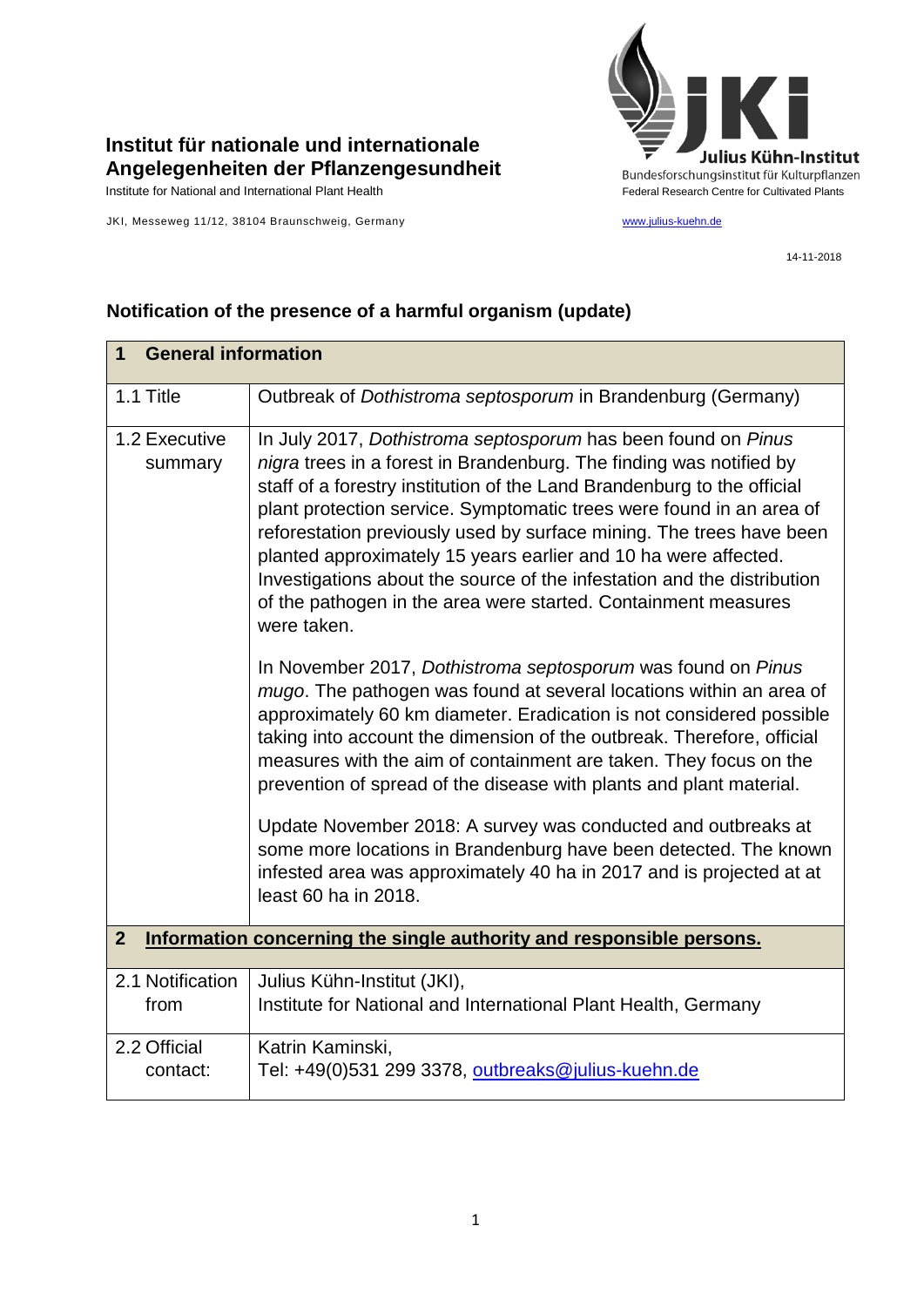| <b>Location</b><br>3                                                                                                                           |                                                                                                                                                                                                                                                                                                                                                           |  |  |  |
|------------------------------------------------------------------------------------------------------------------------------------------------|-----------------------------------------------------------------------------------------------------------------------------------------------------------------------------------------------------------------------------------------------------------------------------------------------------------------------------------------------------------|--|--|--|
| 3.1 Location                                                                                                                                   | Brandenburg: In 2017, the outbreak was restricted to<br>the Southern part of Brandenburg. In 2018, infestations<br>were found at several locations in the North East,<br>Middle and Western part of Brandenburg.                                                                                                                                          |  |  |  |
| Reason of the notification and the pest status<br>4                                                                                            |                                                                                                                                                                                                                                                                                                                                                           |  |  |  |
| 4.1 First finding in<br>Germany or in the<br>area                                                                                              | Confirmed appearance of the harmful organism in part<br>of the territory of Germany, in which its presence was<br>previously unknown                                                                                                                                                                                                                      |  |  |  |
| 4.2 Pest status of the<br>area where the<br>harmful organism has<br>been found present,<br>after the official<br>confirmation.                 | Present, in all parts of the area concerned, in specific<br>parts of the area where host plants are grown, under<br>containment                                                                                                                                                                                                                           |  |  |  |
| 4.3 Pest status in<br>Germany before the<br>official confirmation of<br>the presence, or<br>suspected presence,<br>of the harmful<br>organism. | Present, only in some parts of Germany                                                                                                                                                                                                                                                                                                                    |  |  |  |
| 4.4 Pest status in<br>Germany after the<br>official confirmation of<br>the presence of the<br>harmful organism.                                | Present, only in some parts of Germany, under<br>containment in case eradication is impossible                                                                                                                                                                                                                                                            |  |  |  |
| Finding, sampling, testing and confirmation of the harmful organism.<br>$5\phantom{1}$                                                         |                                                                                                                                                                                                                                                                                                                                                           |  |  |  |
| 5.1 How the presence or<br>appearance of the<br>harmful organism was<br>found.                                                                 | Pest related official survey: In 2017, the forestry<br>institution notified the finding to the official plant<br>protection service. In 2018, the forest authority of<br>Brandenburg has conducted a survey in forests in<br>Brandenburg and an additional survey was conducted<br>by the plant protection service in nurseries and in their<br>vicinity. |  |  |  |
| 5.2 Date of finding:                                                                                                                           | 16-05-2017                                                                                                                                                                                                                                                                                                                                                |  |  |  |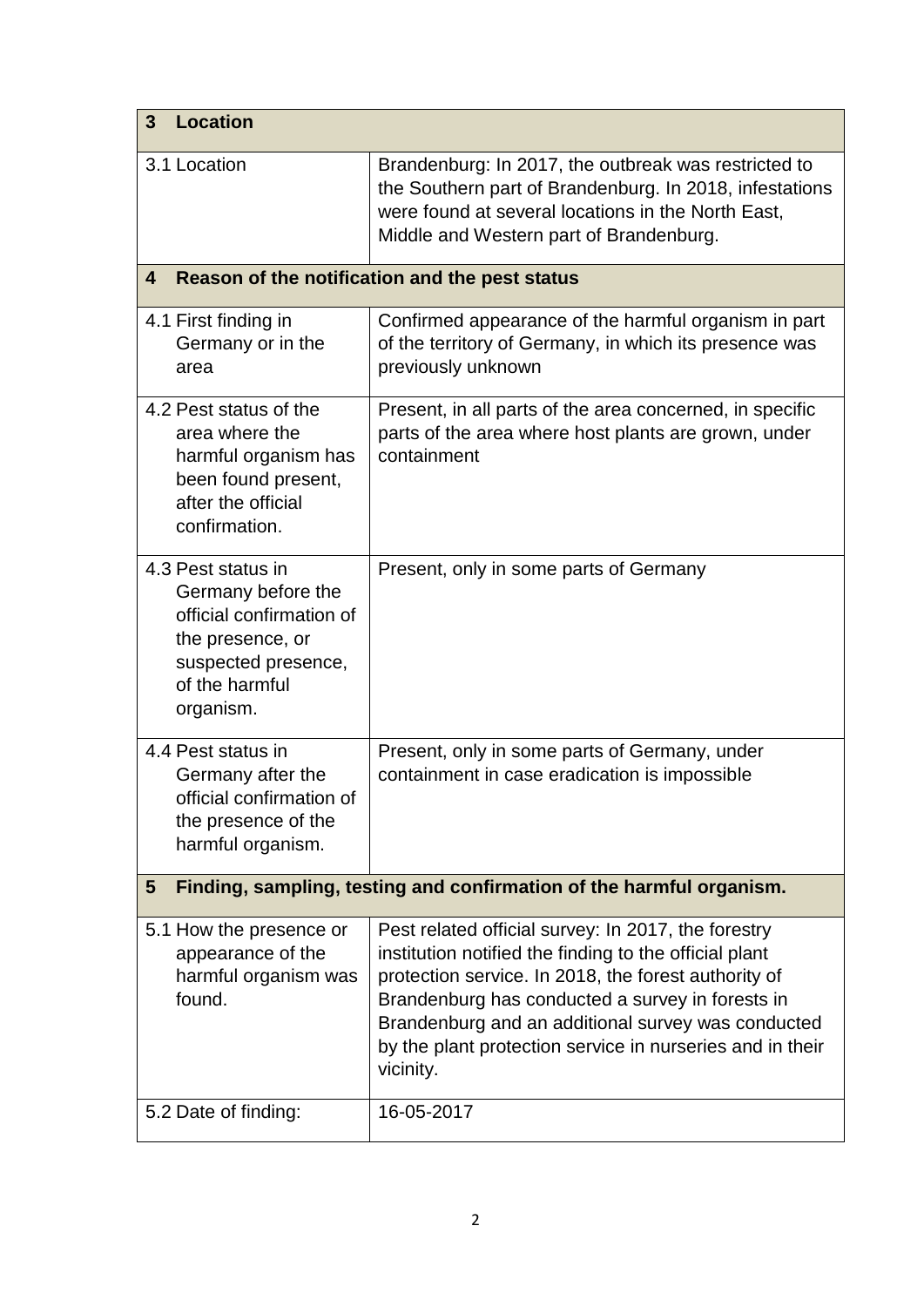| 5.3 Sampling for<br>laboratory analysis.                                       | 31-05-2017: Sampling at several locations at the<br>margin of forest stands                                                                                                                                                                                                                                                                                                                                                                                                                                                                                                                                                                                                                                                          |  |  |  |
|--------------------------------------------------------------------------------|--------------------------------------------------------------------------------------------------------------------------------------------------------------------------------------------------------------------------------------------------------------------------------------------------------------------------------------------------------------------------------------------------------------------------------------------------------------------------------------------------------------------------------------------------------------------------------------------------------------------------------------------------------------------------------------------------------------------------------------|--|--|--|
| 5.4 Diagnostic method                                                          | According to peer reviewed protocol: PM 7/46 (3)                                                                                                                                                                                                                                                                                                                                                                                                                                                                                                                                                                                                                                                                                     |  |  |  |
| 5.5 Date of official<br>confirmation of the<br>harmful organism's<br>identity. | 16-06-2017                                                                                                                                                                                                                                                                                                                                                                                                                                                                                                                                                                                                                                                                                                                           |  |  |  |
| Infested area, and the severity and source of the outbreak in that area.<br>6  |                                                                                                                                                                                                                                                                                                                                                                                                                                                                                                                                                                                                                                                                                                                                      |  |  |  |
| 6.1 Size and delimitation<br>of the infested area.                             | Approximately 60 ha (2018)                                                                                                                                                                                                                                                                                                                                                                                                                                                                                                                                                                                                                                                                                                           |  |  |  |
| 6.2 Characteristics of the<br>infested area and its<br>vicinity.               | Open air – production area: forest                                                                                                                                                                                                                                                                                                                                                                                                                                                                                                                                                                                                                                                                                                   |  |  |  |
| 6.3 Infested plant(s), plant<br>product(s) and other<br>object(s).             | Pinus nigra, Pinus mugo, Pinus jeffreyi                                                                                                                                                                                                                                                                                                                                                                                                                                                                                                                                                                                                                                                                                              |  |  |  |
| 6.4 Severity of the<br>outbreak.                                               | In July 2017, several forest stands within an area of<br>approximately 10 ha were considered to be infested. All<br>trees in the infested forest stands showed symptoms.                                                                                                                                                                                                                                                                                                                                                                                                                                                                                                                                                             |  |  |  |
| 6.5 Source of the<br>outbreak                                                  | unknown                                                                                                                                                                                                                                                                                                                                                                                                                                                                                                                                                                                                                                                                                                                              |  |  |  |
| $\overline{7}$<br><b>Official phytosanitary measures.</b>                      |                                                                                                                                                                                                                                                                                                                                                                                                                                                                                                                                                                                                                                                                                                                                      |  |  |  |
| 7.1 Adoption of official<br>phytosanitary<br>measures.                         | Official phytosanitary measures are taken:<br>- survey in the surroundings and later in the whole<br>public forests in Brandenburg. The foresters got a<br>specific training for the monitoring.<br>- trace-back investigations to find out about the origin of<br>the plants were not successful because the documents<br>are not available any more.<br>- in 2017: Movement of Pinus plants for planting and<br>plant parts with needles was prohibited from the<br>concerned area. An area was marked including<br>warning signs and blocking of access roads.<br>The actual distribution of the pathogen was difficult to<br>estimate in 2018 because of the very dry summer.<br>Symptoms are not very distractive. There are no |  |  |  |